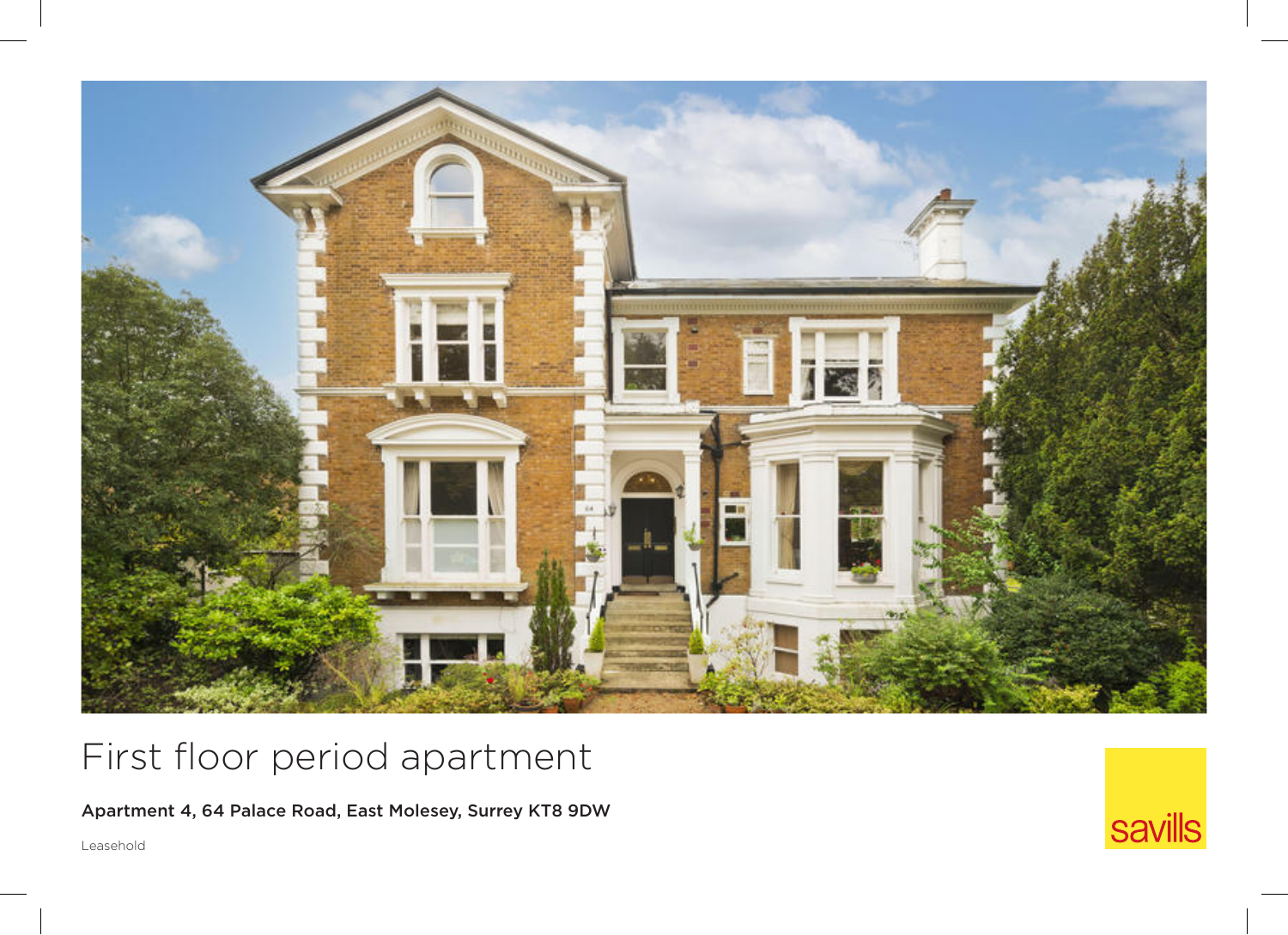Reception room • 2 bedrooms • Kitchen • Family bathroom • Communal gardens • Off-street parking

### **Local information**

Palace Road is a prestigious tree lined road, close to Hampton Court Palace, and is one of the most sought after roads in East Molesey. The property is located just 0.5 miles from Hampton Court Station which provides regular and direct trains into London Waterloo in around 33 minutes.

Bridge Road (also known locally as Hampton Court Village) is just a few minutes away and offers a wide selection of restaurants, bars, boutiques and shops with more extensive shopping accessible in nearby Kingstonupon-Thames. Both Molesey Boat Club and East Molesey Cricket Club are less than half a mile away and are used extensively by families living in East Molesey. Bushy Park and riverside walks are also close by.

The M4, M3 and M25 motorways are within easy driving distance and offer excellent road links to Heathrow and Gatwick airports, with central London itself just 14.5 miles away.

The Elmbridge borough has an excellent selection of both state and independent school.

## **About this property**

This is a charming conversion apartment in an elegant period property which is bursting with character throughout including high ceilings, ceiling roses, ornate coving, cornicing and beautiful large sash windows. You are welcomed into the communal

entrance via a front portico with impressive double doors, in keeping with the grandeur of the building. The sweeping staircase leads to the first floor where you will find No. 4.

The stylishly presented accommodation includes a generous reception room with fantastic views over the grounds, there is a wonderful wooden floor and feature fireplace. The kitchen has a range of units and views to the front. The sizable principal bedroom boasts a stunning window which floods the room with an abundance of natural light. There is a further bedroom and bathroom completing the accommodation.

Externally to the rear there are mature communal grounds with a pretty pond. The gardens are well-screened by large trees and shrubs which provide a good level of seclusion. To the front there is off-street parking on the gravel driveway.

### **Tenure**

Leasehold

**Local Authority** Elmbridge Borough Council

EPC rating = F

## **Viewing**

Strictly by appointment with Savills





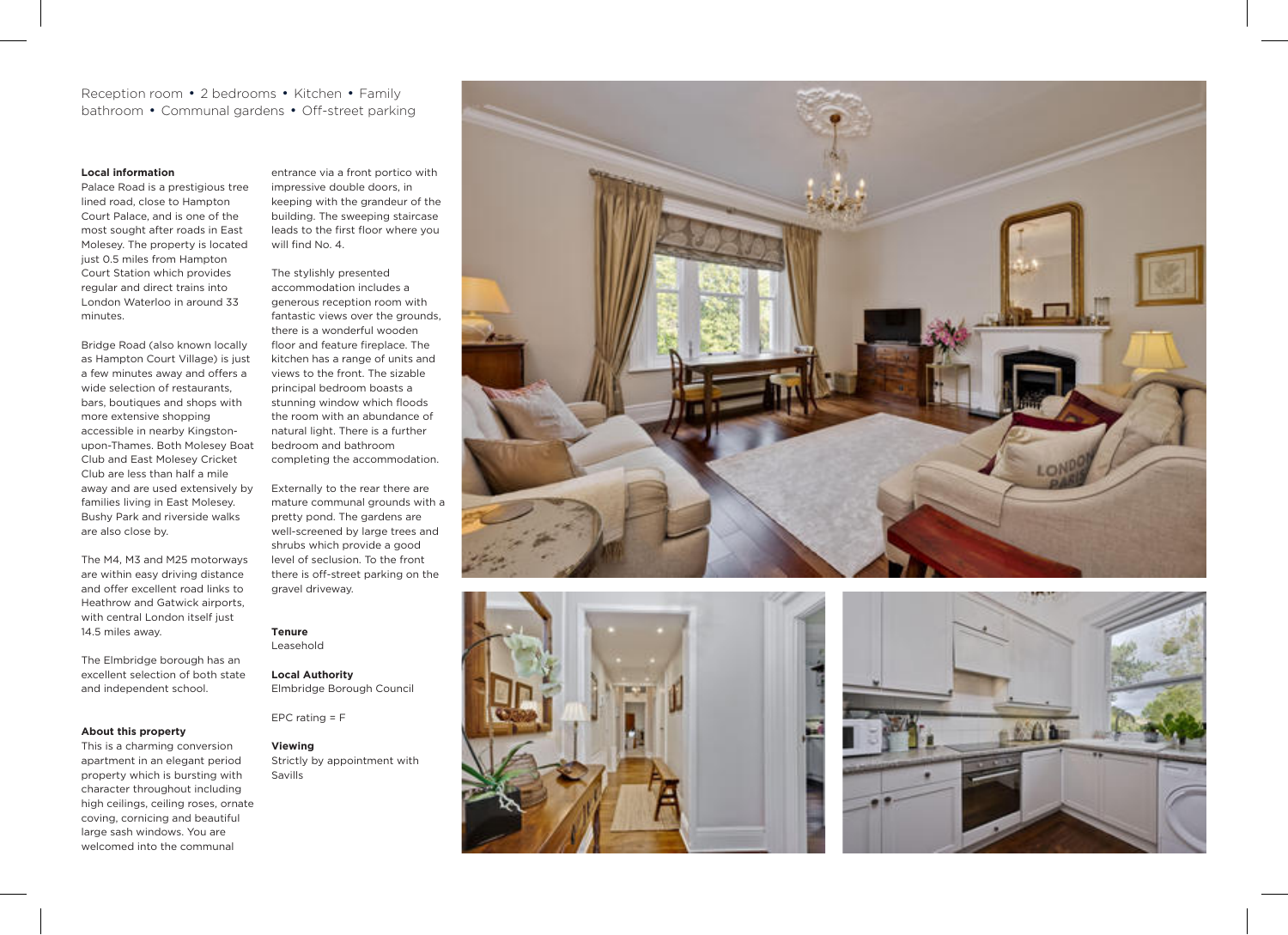